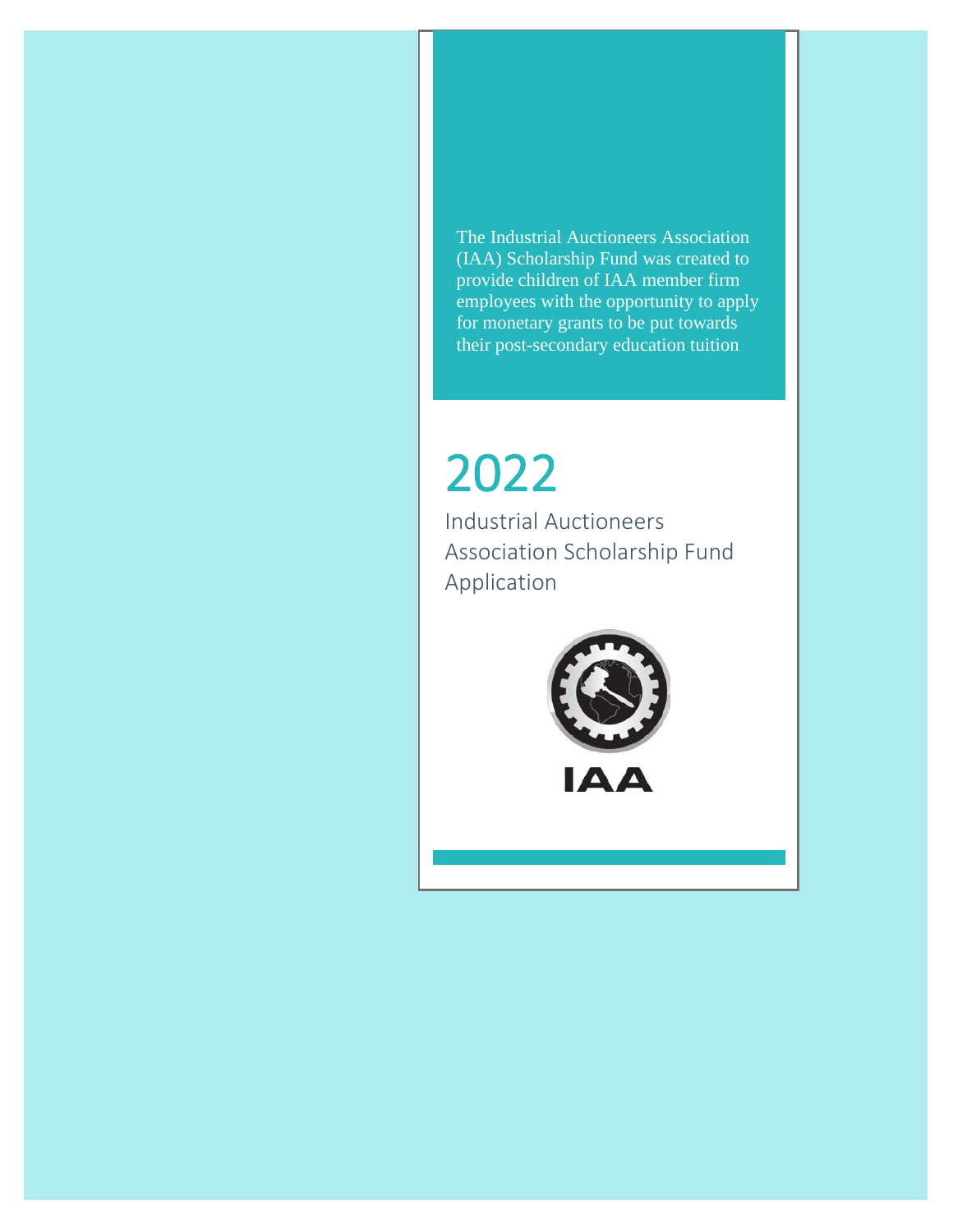

Dear Parent|Member:

The Industrial Auctioneers Association is proud to accept applications for the Industrial Auctioneers Association Scholarship Fund. The IAA Scholarship Fund has been introduced to assist children of IAA member firm employees with their higher education goals. We are now accepting applications for scholarship for the 2022-2023 academic year. The scholarship is to be used for tuition assistance to college, vocational, technical or graduate school study for the 2022-2023 academic year. Deadline for completed application is May 31, 2022.

Please read the IAA Scholarship Fund Criteria and Restriction Sheet to see if your child is eligible to apply for a scholarship. If you have children who are eligible to receive tuition grants, please encourage them to apply.

Included are:

- 1. Application form and Profile Sheet
- 2. IAA Scholarship Fund Criteria and Restrictions
- 3. Parent's Employment Verification Form (on application)
- 4. Parent/Child Release Form

For further information, you can contact the IAA office by calling 800-805- 8359, emailing [Info@IndustrialAuctioneers.org](mailto:Info@IndustrialAuctioneers.org) or visit us online at www.IndustrialAuctioneers.org to receive further information.

Applications must be received by May 31, 2022 for consideration for the academic year.

Sincerely,

Industrial Auctioneers Association Board of Directors

IAA Scholarship Committee Terrance Jacobs Steve Comly Kyle Rosen Scott Swanson

#### **Board of Directors**

**Shira Weissman** Rabin Worldwide *President*

**Duncan Ainscough** Gordon Brothers *Vice President*

**Aaron Morgenstern** Harry Davis, LLC *Treasurer*

**Nick Dove** Heritage Global Partners, Inc. *Secretary*

> **Adam Alexander** CA Global Partners *Director*

**Ghislaine Duijmelings** Surplex GmbH *Director*

**Jasen Kisber** C3 Crescent Commercial **Corporation** *Director*

**David Fiegel** Blackbird Assets Services, LLC *Director*

> **Terrance Jacobs** TCL Asset Group, Inc. *Director*

> > **Elizabeth Maxted** Liquidity Services *Director*

**Erik Tivin** Centurion Service Group *Immediate Past President*

> **Kyle Rosen** Rosen Systems, Inc. *Past President*

> **Scott Swanson** Barliant Auctions Inc *Past President*

**Stephen Comly** Comly Auctioneers & Appraisers *Honorary Director*

**William Firestone** Capital Recovery Group, LLC *Honorary Director*

> **William Gardner** The Branford Group, LLC *Honorary Director*

> > **Andrea Pauson** Industrial Auctioneers Association *Executive Director*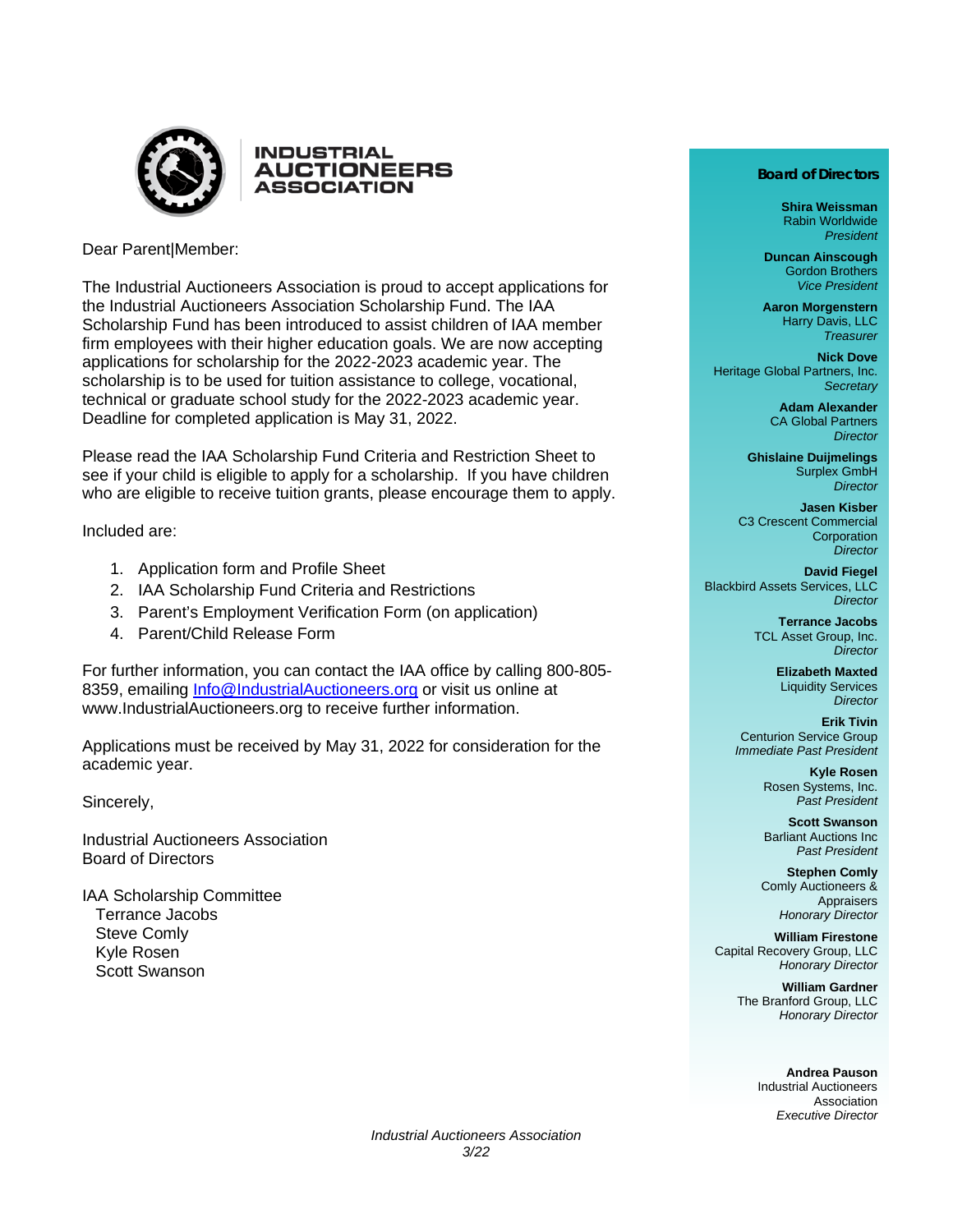



## **Industrial Auctioneers Association Scholarship Fund Criteria and Restrictions**

The purpose of the IAA Scholarship Fund is to provide tuition grants to eligible recipients who will be selected by the Trustees of the Fund.

The Trustees select all recipients. In making their selection, the Trustees utilize the following criteria and restrictions.

Each application must be a child of an individual who is employed by an IAA member company; however, scholarship shall not be available to any person related by blood, adoption or marriage to an individual who has an equity ownership in an IAA member company, or to a person related by blood, adoption, or marriage to anyone who responsible for making the selection, i.e. a Trustees of the Fund.

All applicants shall be evaluated by the Trustees taking into consideration the applicant's academic performance, scholastic achievement in school, extracurricular activities, and other factors relevant to his or her candidacy.

All applicants must be current or prospective college, graduate, technical or vocational school students. Each must be recommended by at least one person on the faculty of his or her most recently attended educational institution.

In making their final decision, the Trustees shall administer the program and evaluate the application according to the above standards and to the following rules and criteria:

- 1. All tuition scholarships shall be granted for one year only. However, an individual may re-apply annually for additional scholarships.
- 2. All tuition scholarships shall be awarded without regard to an applicant's race, color, creed, religion, age, physical capabilities or impairments, sexual orientation, or sex.
- 3. Each student must have a satisfactory academic record. A "C" average or above required to be eligible to apply for a scholarship.
- 4. The type of course and career being pursued is at the complete discretion of the applicant.
- 5. The school which the selected applicant plans to attend must be academically or vocationally accredited by the appropriate accrediting agency.
- 6. Only applications of contributing members to IAA's Charitable Fund (for the prior year) and who have paid their IAA membership dues for the current year will be eligible to apply for scholarship funds. Contact Andrea Pauson at 215-366-5450 or email andreapauson@aol.com to confirm that your company has made their contribution.

#### **Board of Directors**

**Shira Weissman** Rabin Worldwide *President*

**Duncan Ainscough** Gordon Brothers *Vice President*

**Aaron Morgenstern** Harry Davis, LLC *Treasurer*

**Nick Dove** Heritage Global Partners, Inc. *Secretary*

> **Adam Alexander** CA Global Partners *Director*

**Ghislaine Duijmelings** Surplex GmbH *Director*

**Jasen Kisber** C3 Crescent Commercial **Corporation** *Director*

**David Fiegel** Blackbird Assets Services, LLC *Director*

> **Terrance Jacobs** TCL Asset Group, Inc. *Director*

> > **Elizabeth Maxted** Liquidity Services *Director*

**Erik Tivin** Centurion Service Group *Immediate Past President*

> **Kyle Rosen** Rosen Systems, Inc. *Past President*

> **Scott Swanson** Barliant Auctions Inc *Past President*

**Stephen Comly** Comly Auctioneers & Appraisers *Honorary Director*

**William Firestone** Capital Recovery Group, LLC *Honorary Director*

> **William Gardner** The Branford Group, LLC *Honorary Director*

> > **Andrea Pauson** Industrial Auctioneers Association *Executive Director*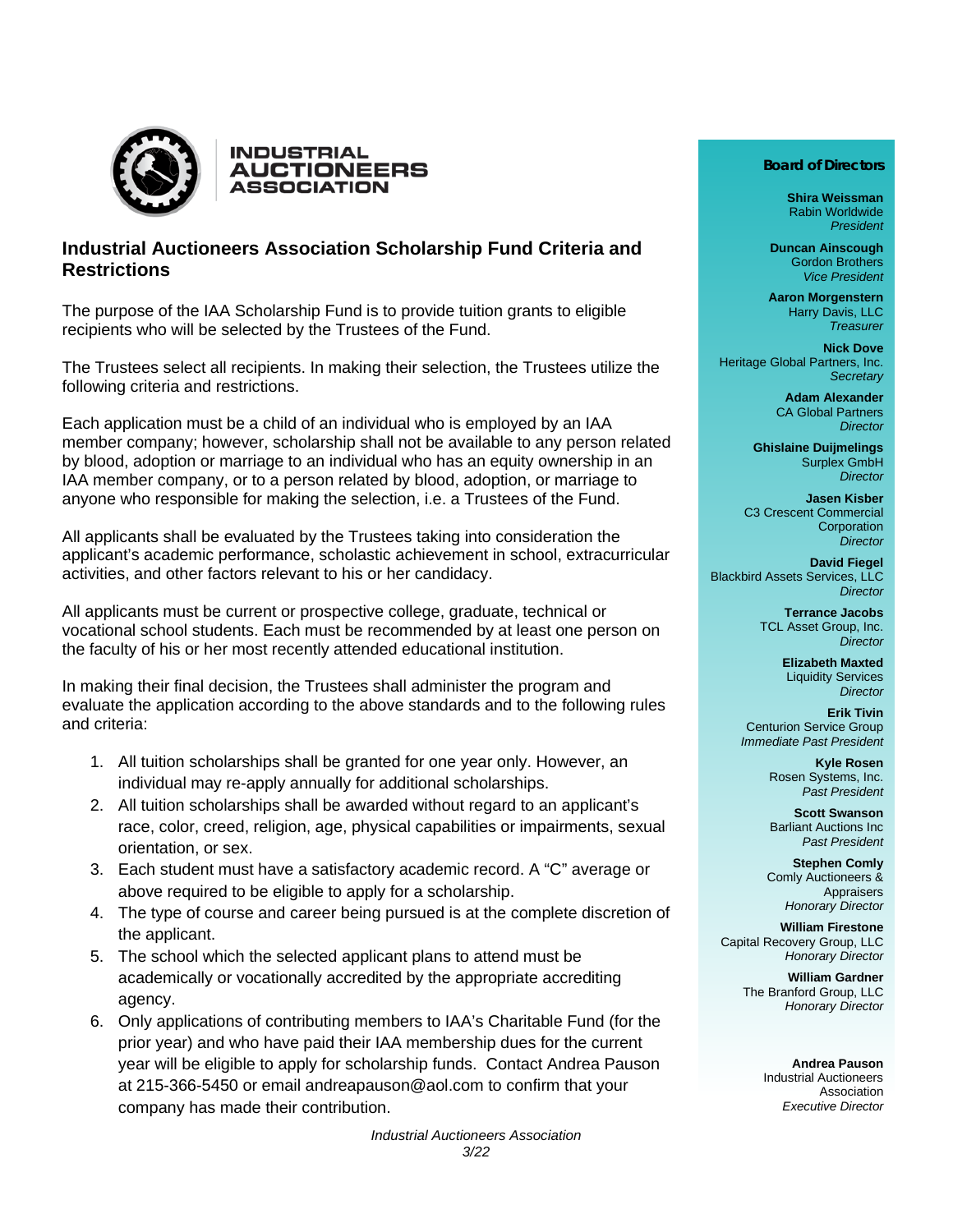

The Industrial Auctioneers Association Scholarship Fund awards grants for tuition to children whose parents are employed by members of the Industrial Auctioneers Association (IAA). Scholarships are not available to any person related by blood, adoption or marriage to an individual who has an equity ownership in any IAA member company or to a person related by blood, adoption or marriage to anyone who is responsible for making the selection (i.e. on the Trustees of the Fund).

## **Please complete and return ALL materials By May 31, 2022**

### **Industrial Auctioneers Association Scholarship Fund 3213 Ayr Lane Dresher, PA 19025 Phone: 215-366-5450 | Toll Free: 800-805-8359 Web: [IndustrialAuctioneers.org](mailto:IndustrialAuctioneers.org) | Email: [AndreaPauson@aol.com](mailto:AndreaPauson@aol.com)**

# Application Checklist

I have:

- Answered all questions on the application form and profile sheet complete and included my signature. (Applications must be printed legibly, typed or a computer print-out may be attached);
- Requested the official results of either the SAT and/or ACT to be sent to the IAA;
- Requested a transcript of all of my grades, high school and college, to be sent to the IAA;
- Included or faxed the transcript for the current Spring semester;
- Requested my school's profile/brochure that includes information about my current school to be sent to the IAA;
- Included at least one recommendation from a faculty member of my most recently attended educational institution;
- Requested the "Parent's Employment Verification Form" to be completed by my parent's employer and sent to the IAA;
- Included a completed "Parent/Child Release Form" with necessary signatures;
- Included required essays.

PLEASE NOTE: Applications without all of the required documentation will not be considered. If you have any questions, please call or email the IAA.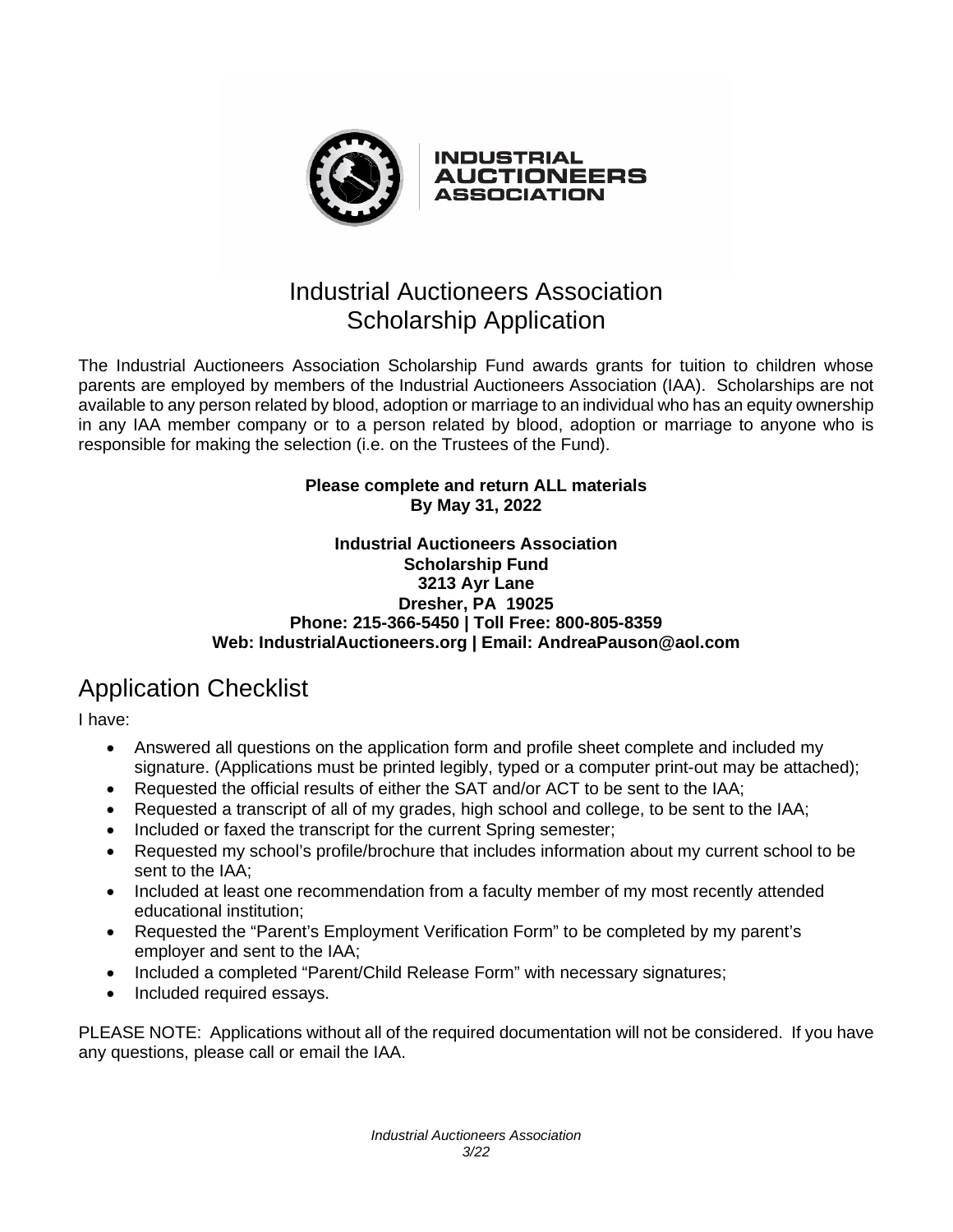

# Industrial Auctioneers Association Scholarship Fund

*Applications must be typed, printed legibly, or a computer print-out attached Provide all information requested and do not leave any question unanswered*

| Full Name:                                                                               |                                                            |                                                 |            |  |
|------------------------------------------------------------------------------------------|------------------------------------------------------------|-------------------------------------------------|------------|--|
| First<br>Date of Birth:                                                                  | Middle<br>Social Security #                                | Last                                            |            |  |
| Date of Application (mm/dd/yy):                                                          |                                                            |                                                 |            |  |
| Name of educational institution presently attending:                                     |                                                            |                                                 |            |  |
| <b>High School</b><br>Type:                                                              | Vocational<br>College                                      | Graduate                                        |            |  |
| Date of Graduation (mm/dd/yy):                                                           |                                                            |                                                 |            |  |
| What was the last grade or semester that you completed?:                                 |                                                            | (ex: 12th grade, Junior, etc. and month & year) |            |  |
| Name of educational institution you will be attending this fall:                         |                                                            |                                                 |            |  |
| Type (check one): [<br>Vocational                                                        | College                                                    | Graduate                                        |            |  |
| $\mathbb{R}^n \times \mathbb{R}^n \times \mathbb{R}^n$<br>Intended Major:                | Undeclared                                                 | Expected Graduation Date                        | (mm/dd/vv) |  |
| HIS SECTION MUST BE COMPLETED ACCURATELY<br>Test & Grade Point Average (GPA) Information |                                                            |                                                 |            |  |
| <b>SAT Scores</b><br>Verbal/Critical Reading                                             | Math                                                       | Date Taken (mm/dd/yy)<br>Writing                |            |  |
| <b>ACT Scores</b><br>Composite Score                                                     |                                                            | Date Taken (mm/dd/yy)                           |            |  |
| <b>GPA</b><br><b>High School</b><br><b>Current GPA</b>                                   | <b>Cumulative GPA</b><br>Date<br>Maximum GPA<br>(mm/dd/yy) | Class Size<br><b>Class Rank</b><br>if available |            |  |
| <b>GPA</b><br>College<br><b>Current GPA</b>                                              | <b>Cumulative GPA</b><br>Date<br>Maximum GPA<br>(mm/dd/yy) | <b>Class Size</b>                               |            |  |
| <b>Industrial Auctioneers Association</b><br>3/22                                        |                                                            |                                                 |            |  |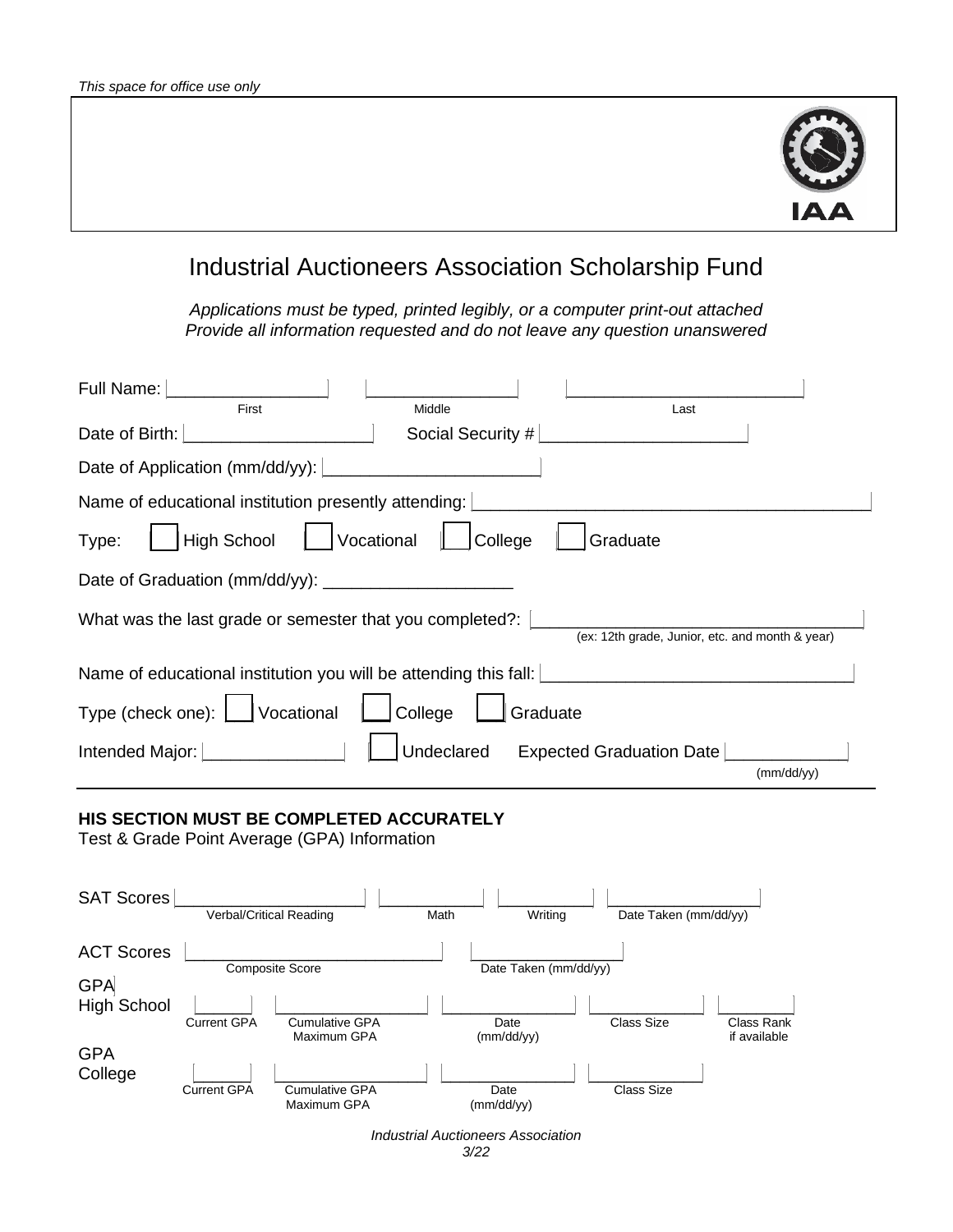# Industrial Auctioneers Association Scholarship Fund

# Profile Sheet

*Responses must be typed, printed legibly, or a computer print-out attached Provide all information requested and do not leave any question unanswered*



## **Personal Information:**

| Full Name:                  | First                     | Middle |                   | Last |  |
|-----------------------------|---------------------------|--------|-------------------|------|--|
|                             | Date of Birth (mm/dd/yy): |        | Social Security # |      |  |
| Home Address:               |                           |        |                   |      |  |
| City/State/Zip:   _________ |                           |        |                   |      |  |
| Phone Number:               |                           |        |                   |      |  |
| Email Address:              |                           |        |                   |      |  |

## **Parent who is an Industrial Auctioneers Association Member:**

| Company Name: [                   |                         |
|-----------------------------------|-------------------------|
|                                   | Supervisor: Supervisor: |
| Company Address: ______           |                         |
| City/State/Zip:   _______________ |                         |
| Phone Number:                     | Fax Number:             |

#### **Parent's Mailing Address (If different from your own):**

| Home Address:   |  |
|-----------------|--|
| City/State/Zip: |  |
| Phone Number:   |  |

## **REQUIRED SIGNATURE:**

I certify that all information in my application is my own work, factually true and honestly presented.

\_\_\_\_\_\_\_\_\_\_\_\_\_\_\_\_\_\_\_\_\_\_\_\_\_\_\_\_\_\_\_\_\_\_\_\_\_\_\_\_\_\_\_\_ \_\_\_\_\_\_\_\_\_\_\_\_\_\_\_\_ Signature Date (mm/dd/yy)

#### **Return all application materials by May 31, 2022**

*Industrial Auctioneers Association 3/22*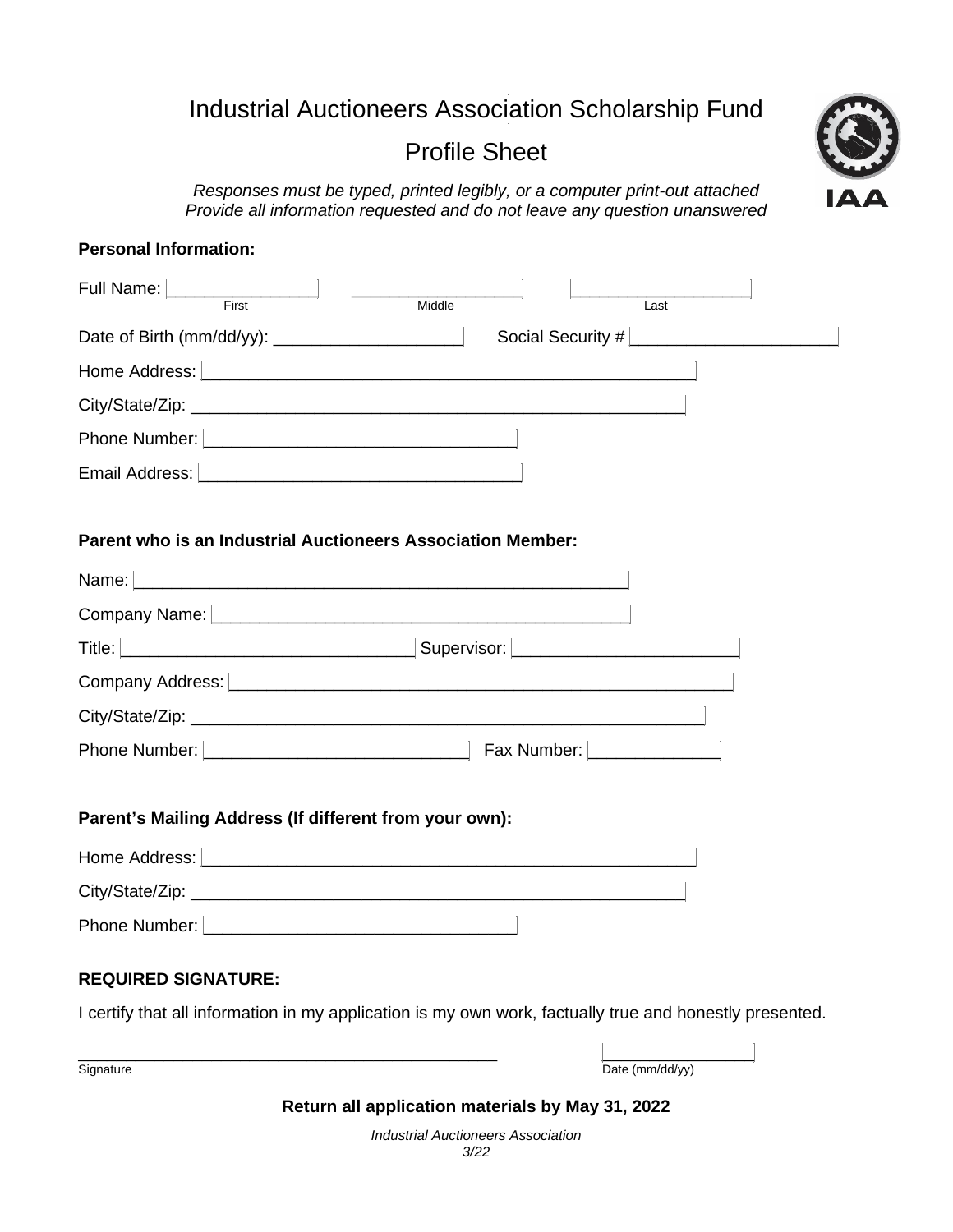

# Extracurricular & Work Experience

## *Responses must be typed, printed legibly or a computer print-out attached*

Please list your activities in high school in order of importance to you. Include leadership positions and honors held. College students should list high school activities and then college activities. Attach additional sheets if necessary

## **Extracurricular, Personal & Volunteer Activities**

| Activity | Grade Level of<br>Participation | Start/End<br>Dates | <b>Time Spent</b><br>Hours/Weeks | <b>Positions Held</b><br>Honors, Leadership |
|----------|---------------------------------|--------------------|----------------------------------|---------------------------------------------|
|          |                                 |                    |                                  |                                             |
|          |                                 |                    |                                  |                                             |
|          |                                 |                    |                                  |                                             |
|          |                                 |                    |                                  |                                             |

## **Work Experience**

| Employer | Type of Work | Dates Employed | Hours per Week |
|----------|--------------|----------------|----------------|
|          |              |                |                |
|          |              |                |                |
|          |              |                |                |
|          |              |                |                |

(Attach additional sheets if necessary)

## **REQUIRED SIGNATURE:**

I certify that all information in my application is my own work, factually true and honestly presented.

\_\_\_\_\_\_\_\_\_\_\_\_\_\_\_\_\_\_\_\_\_\_\_\_\_\_\_\_\_\_\_\_\_\_\_\_\_\_\_\_\_\_\_ \_\_\_\_\_\_\_\_\_\_\_\_\_\_\_\_ Signature Date (mm/dd/yy)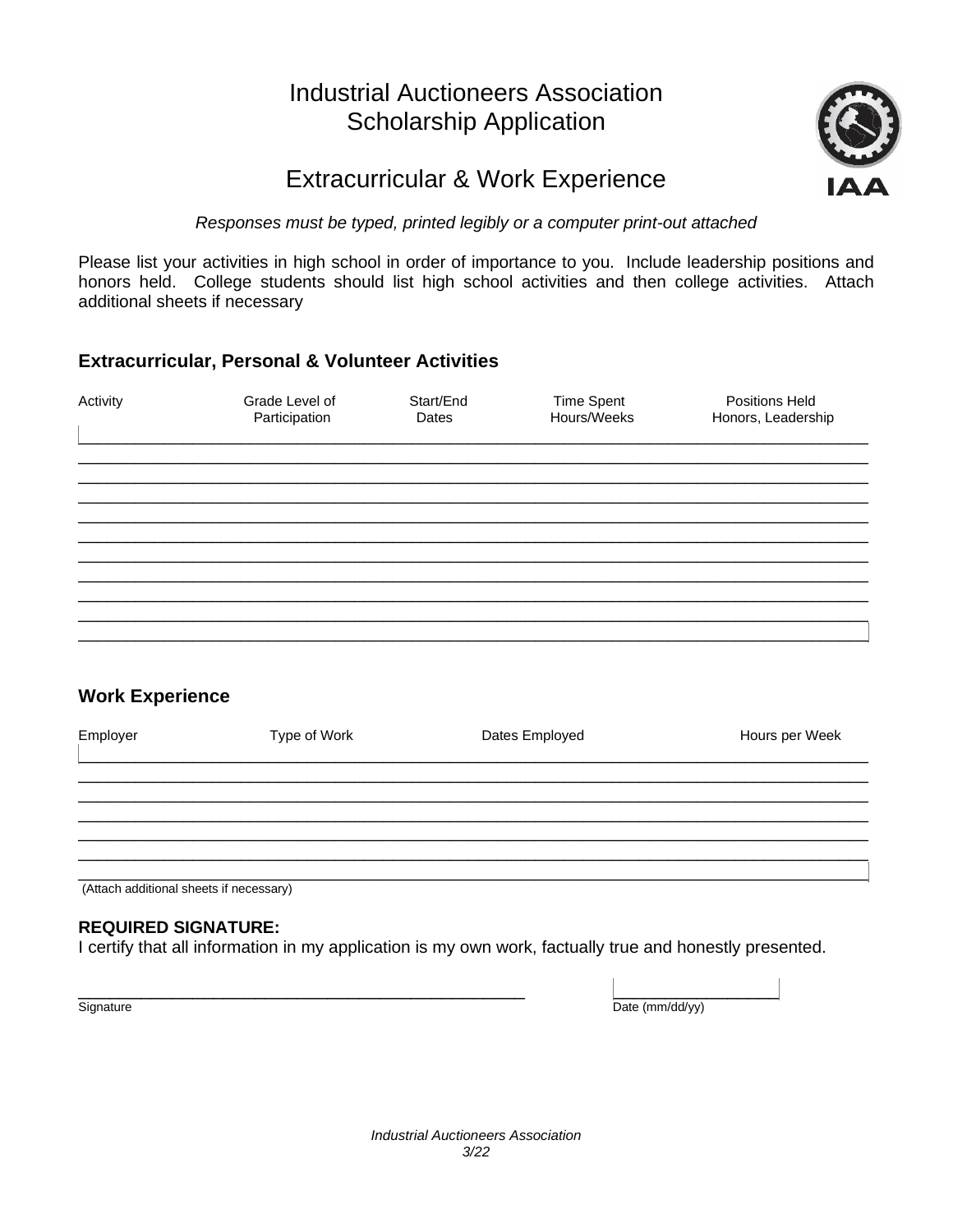# Essay Questions

The essay questions are a major component of your application. This is your opportunity to help us to know you better as a person and as a student. Please complete the essay questions so we may become better acquainted with you in different ways from your academic record.

Please answer the following questions. Type your response on additional paper, include the number of the question and answer the question completely.

- 1. Choose any Disney character that you relate to the most and explain why you chose that character.
- 2. Twitter Explain how this application has helped or hindered your generation.
- 3. As you become a young adult, what external force (nuclear family, friends/peers, teachers, clergy etc.) do you believe has had the most impact on your values and why?



**Industrial Auctioneers Association Deadline – May 31, 2022 Industrial Auctioneers Association Scholarship Fund 3213 Ayr Lane Dresher, PA 19025**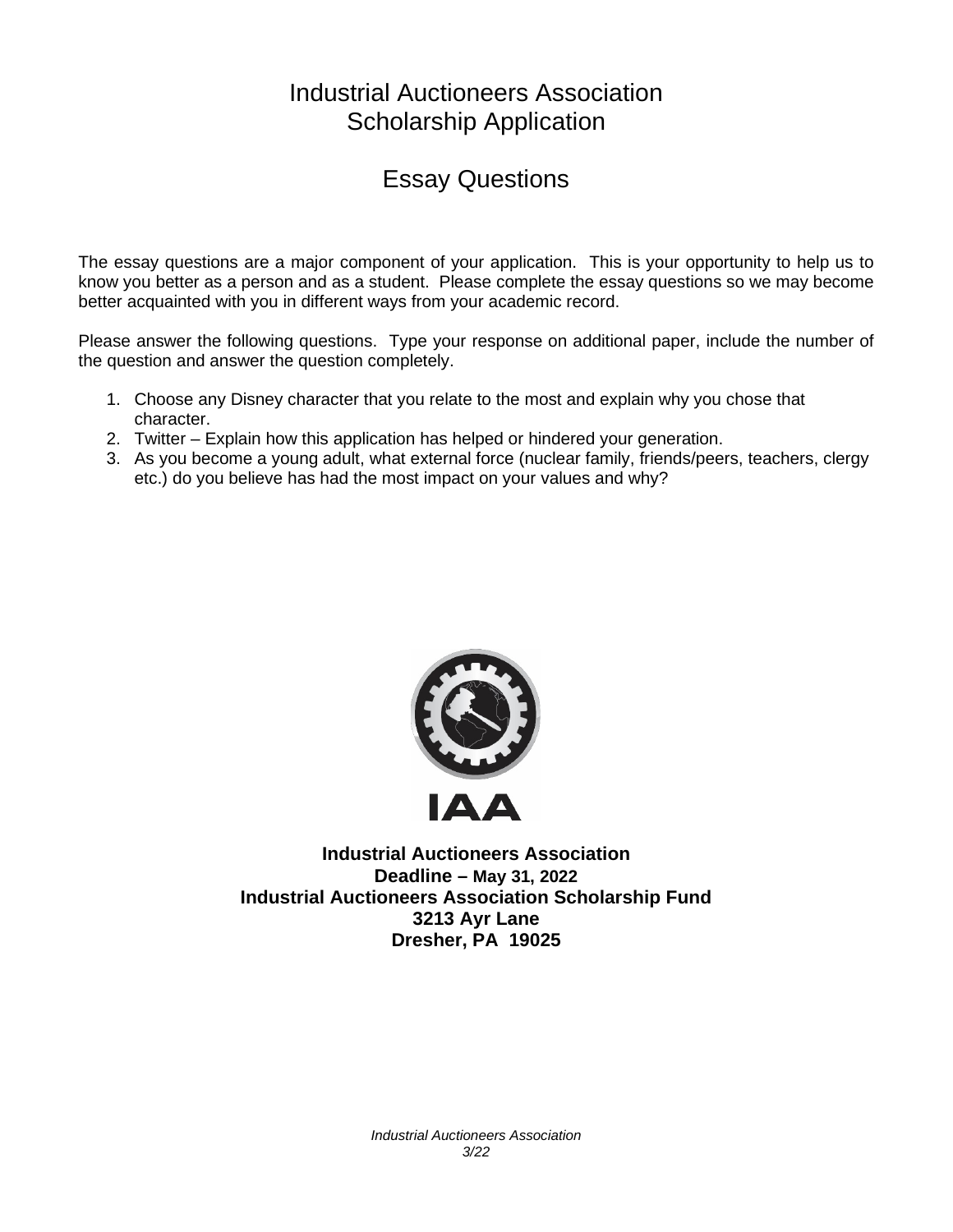

# Parent/Child Release Form

We, the undersigned, hereby irrevocably waive any claim or right of action at law or equity that we might have at any time against the Industrial Auctioneers Association Scholarship Fund or the Industrial Auctioneers Association, its subsidiaries or related companies or organizations, their Boards of Trustees or Directors, officers, Trustees, committee members, staff, or other officials, either as a group or as individuals, for any action with regard to the processing, review, acceptance or rejection of an application for a scholarship fund tuition grant.

We, the undersigned, certify that the applicant is not a relative by blood, adoption or marriage of an individual who has an equity ownership in any Industrial Auctioneers Association member firm or to a person related by blood, adoption or marriage to anyone who is responsible for making the selection, i.e. a Trustee of the Fund.

Furthermore we, the undersigned, certify that all of the statements made on this application are true and correct and hereby grant permission to make inquiries to verify them. Our signatures below attest to this statement. Failure to complete and return this form will result in disqualification of applicant.

## **Signature of Applicant is required:**

| <b>Applicant Signature</b>                                 | Name (Print) |                           | Date (mm/dd/yy) |
|------------------------------------------------------------|--------------|---------------------------|-----------------|
| Signatures of All Parents or Legal Guardians are required: |              |                           |                 |
| Parent/Guardian Signature                                  | Name (Print) | Relationship to Applicant | Date (mm/dd/yy) |
| Parent/Guardian Signature                                  | Name (Print) | Relationship to Applicant | Date (mm/dd/yy) |
| Parent/Guardian Signature                                  | Name (Print) | Relationship to Applicant | Date (mm/dd/yy) |
| Parent/Guardian Signature                                  | Name (Print) | Relationship to Applicant | Date (mm/dd/yy) |

**Return by May 31, 2022 to: Industrial Auctioneers Association | Scholarship Fund 3213 Ayr Lane, Dresher, PA 19025 | 215-366-5450 | AndreaPauson@aol.com**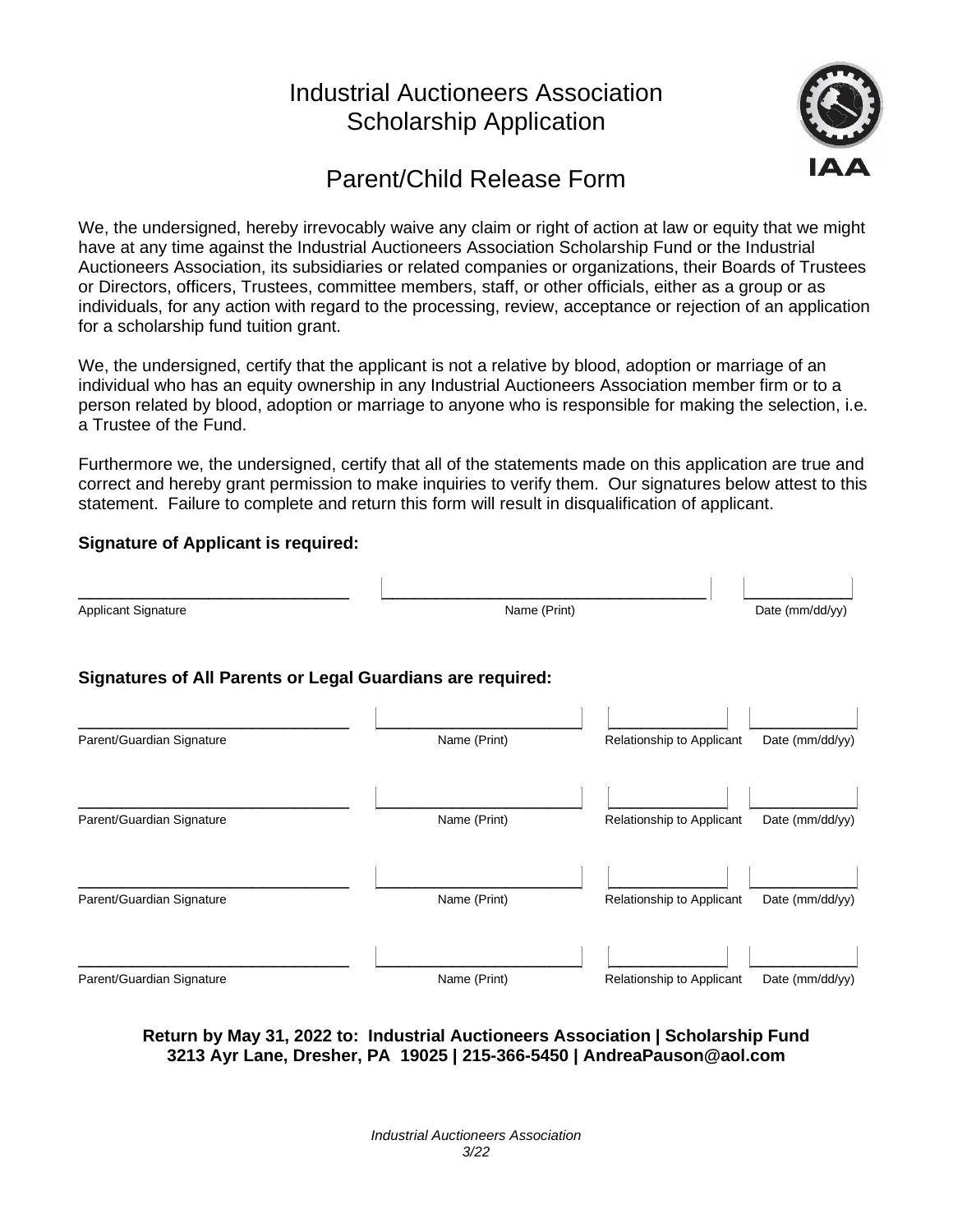

**IAA** 

# Parent's Employment Verification Form

(To be completed and mailed by the employer – please type)

| Scholarship Applicant's Name:                                                                                                                                                                                                                                                                                                           |                         |                                                                                                                                |                   |
|-----------------------------------------------------------------------------------------------------------------------------------------------------------------------------------------------------------------------------------------------------------------------------------------------------------------------------------------|-------------------------|--------------------------------------------------------------------------------------------------------------------------------|-------------------|
|                                                                                                                                                                                                                                                                                                                                         | First                   | Middle                                                                                                                         | Last              |
| Is the child of:                                                                                                                                                                                                                                                                                                                        |                         |                                                                                                                                |                   |
| First                                                                                                                                                                                                                                                                                                                                   | Middle                  | Last                                                                                                                           |                   |
| Who works for:                                                                                                                                                                                                                                                                                                                          |                         |                                                                                                                                |                   |
|                                                                                                                                                                                                                                                                                                                                         | Company Name            |                                                                                                                                |                   |
| Street Address, Suite, Floor                                                                                                                                                                                                                                                                                                            |                         |                                                                                                                                |                   |
| City/State/Zip                                                                                                                                                                                                                                                                                                                          |                         |                                                                                                                                |                   |
| As (Title/Position)                                                                                                                                                                                                                                                                                                                     |                         |                                                                                                                                |                   |
| Please verify if the applicant's parent is a full or part-time employee                                                                                                                                                                                                                                                                 |                         |                                                                                                                                |                   |
|                                                                                                                                                                                                                                                                                                                                         | is a full-time employee |                                                                                                                                | (yes/no)          |
|                                                                                                                                                                                                                                                                                                                                         | is a part-time employee |                                                                                                                                | (yes/no)          |
| If the employee is a part time employee verify how many hours a week they work?                                                                                                                                                                                                                                                         |                         |                                                                                                                                |                   |
| I certify that the applicant is not a relative by blood, adoption or marriage of an individual who<br>has an equity ownership in any Industrial Auctioneers Association (IAA) member firm or to a<br>person related by blood, adoption or marriage to anyone who is responsible for making the<br>selection, i.e. Trustees of the Fund. |                         |                                                                                                                                |                   |
|                                                                                                                                                                                                                                                                                                                                         |                         |                                                                                                                                |                   |
| Print or Type Name of IAA Member Firm Principal                                                                                                                                                                                                                                                                                         |                         | Title                                                                                                                          | Date $(mm/dd/yy)$ |
| Signature of IAA Member Firm Principal                                                                                                                                                                                                                                                                                                  |                         |                                                                                                                                |                   |
|                                                                                                                                                                                                                                                                                                                                         |                         | Return by May 31, 2022 to:<br><b>Industrial Auctioneers Association   Scholarship Fund</b><br>3213 Ayr Lane, Dresher, PA 19025 |                   |
|                                                                                                                                                                                                                                                                                                                                         |                         | <b>Industrial Auctioneers Association</b>                                                                                      |                   |
|                                                                                                                                                                                                                                                                                                                                         |                         | <b>Scholarship Application</b>                                                                                                 |                   |

*Industrial Auctioneers Association 3/22*